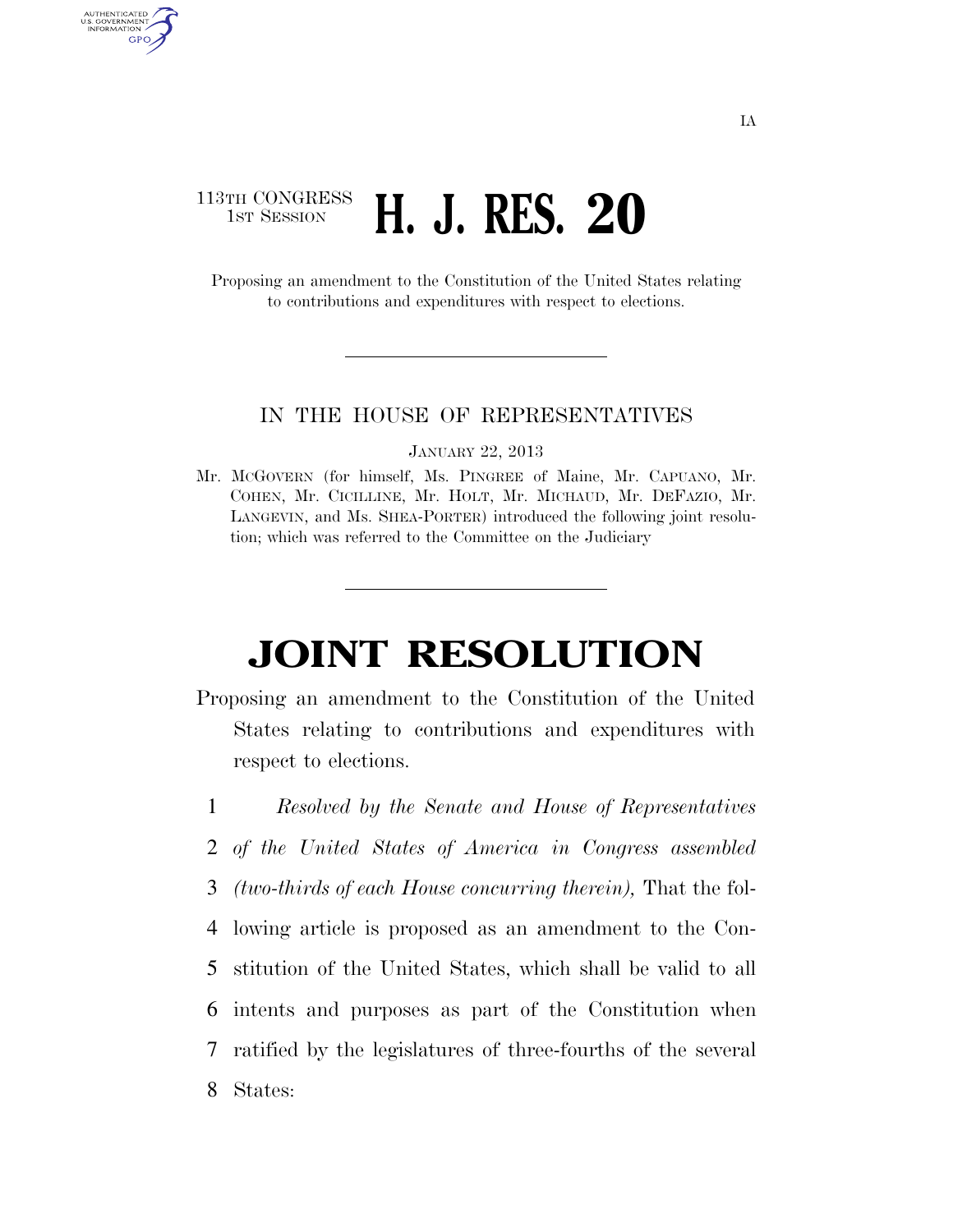## 1 ''ARTICLE

 ''SECTION 1. To advance the fundamental principle of political equality for all, Congress shall have power to regulate the raising and spending of money and in-kind equivalents with respect to Federal elections, including through setting limits on—

7  $\frac{1}{1}$  the amount of contributions to candidates for nomination for election to, or for election to, Federal office; and

10  $\frac{1}{2}$  the amount of expenditures that may be made by, in support of, or in opposition to such can-didates.

 ''SECTION 2. To advance the fundamental principle of political equality for all, a State shall have power to regulate the raising and spending of money and in-kind equivalents with respect to State elections, including through setting limits on—

 $\mathbf{18}$  ''(1) the amount of contributions to candidates for nomination for election to, or for election to, State office; and

21  $\langle \cdot (2) \rangle$  the amount of expenditures that may be made by, in support of, or in opposition to such can-didates.